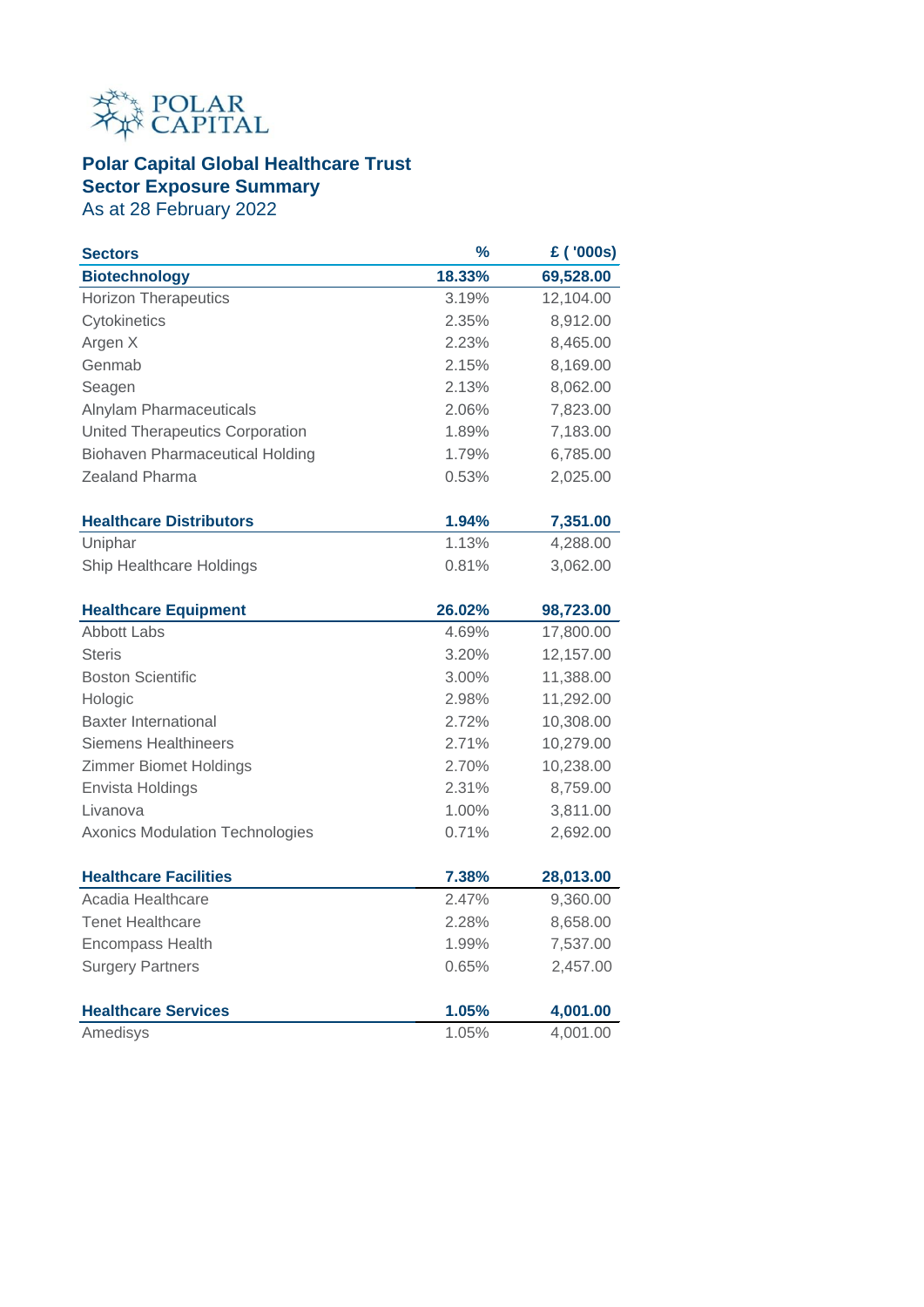| <b>Healthcare Supplies</b>                | 6.23%      | 23,623.00  |
|-------------------------------------------|------------|------------|
| <b>Cooper Companies</b>                   | 3.29%      | 12,472.00  |
| Alcon                                     | 2.60%      | 9,874.00   |
| Quotient                                  | 0.34%      | 1,277.00   |
|                                           |            |            |
| <b>Healthcare Technology</b>              | 1.59%      | 6,016.00   |
| Intelligent Ultrasound                    | 0.84%      | 3,176.00   |
| Medley                                    | 0.71%      | 2,695.00   |
| Verici                                    | 0.04%      | 145.00     |
| <b>Life Sciences Tools &amp; Services</b> | 5.75%      | 21,827.00  |
| <b>Bio-Rad Laboratories</b>               | 3.23%      | 12,266.00  |
| Avantor                                   | 2.52%      | 9,561.00   |
| <b>Managed Healthcare</b>                 | 8.29%      | 31,463.00  |
| Unitedhealth                              | 7.06%      | 26,773.00  |
| Molina Healthcare                         | 1.24%      | 4,691.00   |
| <b>Metal &amp; Glass Containers</b>       | 2.87%      | 10,904.00  |
| Aptargroup                                | 2.87%      | 10,904.00  |
| <b>Pharmaceuticals</b>                    | 25.66%     | 97,360.00  |
| Johnson & Johnson                         | 7.86%      | 29,805.00  |
| AstraZeneca                               | 5.51%      | 20,897.00  |
| <b>Bristol Myers Squibb</b>               | 4.08%      | 15,483.00  |
| Sanofi                                    | 3.01%      | 11,410.00  |
| Astellas Pharma                           | 2.35%      | 8,929.00   |
| <b>UCB</b>                                | 2.33%      | 8,846.00   |
| <b>Avadel Pharmaceuticals</b>             | 0.52%      | 1,991.00   |
| <b>Total</b>                              | 105.12%    | 398,808.00 |
| <b>Cash</b>                               | $-5.12%$ - | 19,442.00  |

Totals may not sum due to rounding.